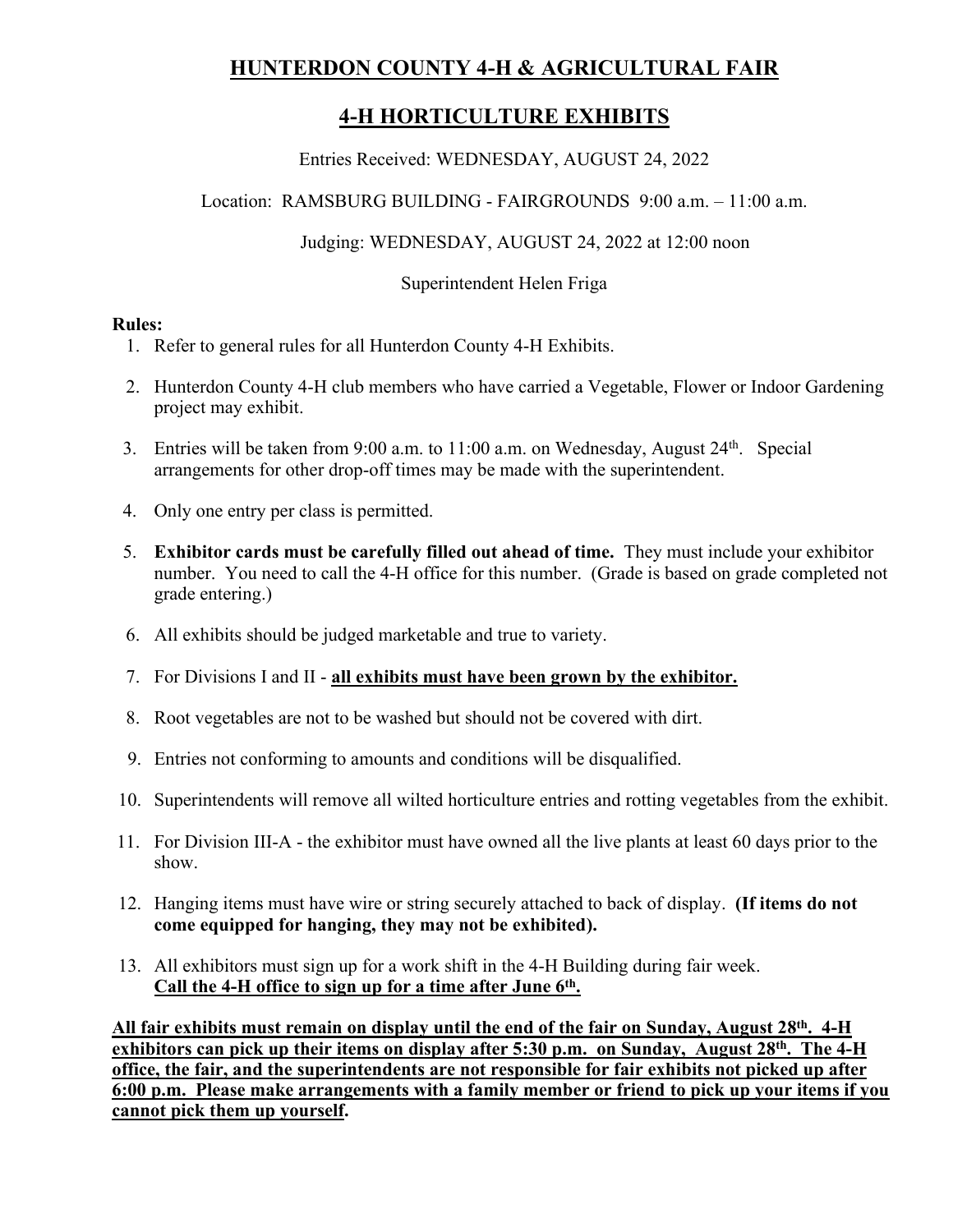# **Division I-A**

#### **Vegetables**

All exhibits must be up and ready by 11:00 a.m. Wednesday, August 24<sup>th</sup>. **Classes:**

- 1. Beans, Lima, 5 pods, with stems on
- 2. Beans, snap, 5 pods, with stems on
- 3. Beans, yellow snap, 5 pods, with stems on
- 4. Beets, 3 specimens, tops to be trimmed to within 1 inch
- 5. Broccoli, 3 stalks or 1 head
- 6. Cabbage, 1 head, outside leaves on
- 7. Carrots, 3 specimens, trimmed to within 1 inch
- 8. Cucumbers (pickling) 3 specimens
- 9. Cucumbers (slicing) 1 specimen
- 10. Eggplant, 1 specimen
- 11. Gourds, 3 specimens, same variety
- 12. Melons, 1 specimen
- 13. Onions, 3 specimens, dry covering on
- 14. Peppers, Bell 3 specimens, stems on, same variety
- 15. Peppers, Hot 3 specimens, stems on, same variety
- 16. Peppers, any other variety, 3 specimens, stems on, same variety
- 17. Potatoes (red skin) 3 tubers
- 18. Potatoes (sweet) 3 tubers
- 19. Potatoes (white skin) 3 tubers
- 20. Squash (summer) 1 specimen
- 21. Squash (winter) 1 specimen
- 22. Sweet Corn, 3 ears, (window cut 1" x 2")
- 23. Pumpkin, 1 specimen, handle cut off before first leaf
- 24. Tomatoes, 3 specimens, stems off, all ripe
- 25. Tomatoes, 3 specimens, stems off, mature green/breakers coloring just little pink showing
- 26. Tomatoes (cherry) 5 specimens, stems on, all ripe or all green
- 27. Tomatoes (plum) 3 specimens, stems off
- 28. Watermelon, 1 specimen
- 29. Any other vegetable not otherwise mentioned in the above classes
- 30. Any other vegetable not otherwise mentioned in the above classes
- 31. Market basket at least 5 different vegetables arranged attractively in a basket

## **Awards: Certificate**

## **Division I-B**

## **Herb Gardening**

All exhibits must be up and ready by 11:00 a.m. Wednesday, August 24<sup>th</sup>.

# **Classes:**

- 1. Basil, 3 specimens, in water
- 2. Chives, growing in pot
- 3. Dill, 3 specimens in water
- 4. Lavender, 3 specimens in water
- 5. Marjoram, 3 specimens in water
- 6. Mint, 3 specimens in water
- 7. Oregano, 3 specimens in water
- 8. Parsley, 3 specimens in water
- 9. Rosemary, 3 specimens in water
- 10. Sage, 3 specimens in water
- 11. Thyme, 3 specimens in water
- 12. Lemon Balm, 3 specimens in water
- 13. Chervil, 3 specimens in water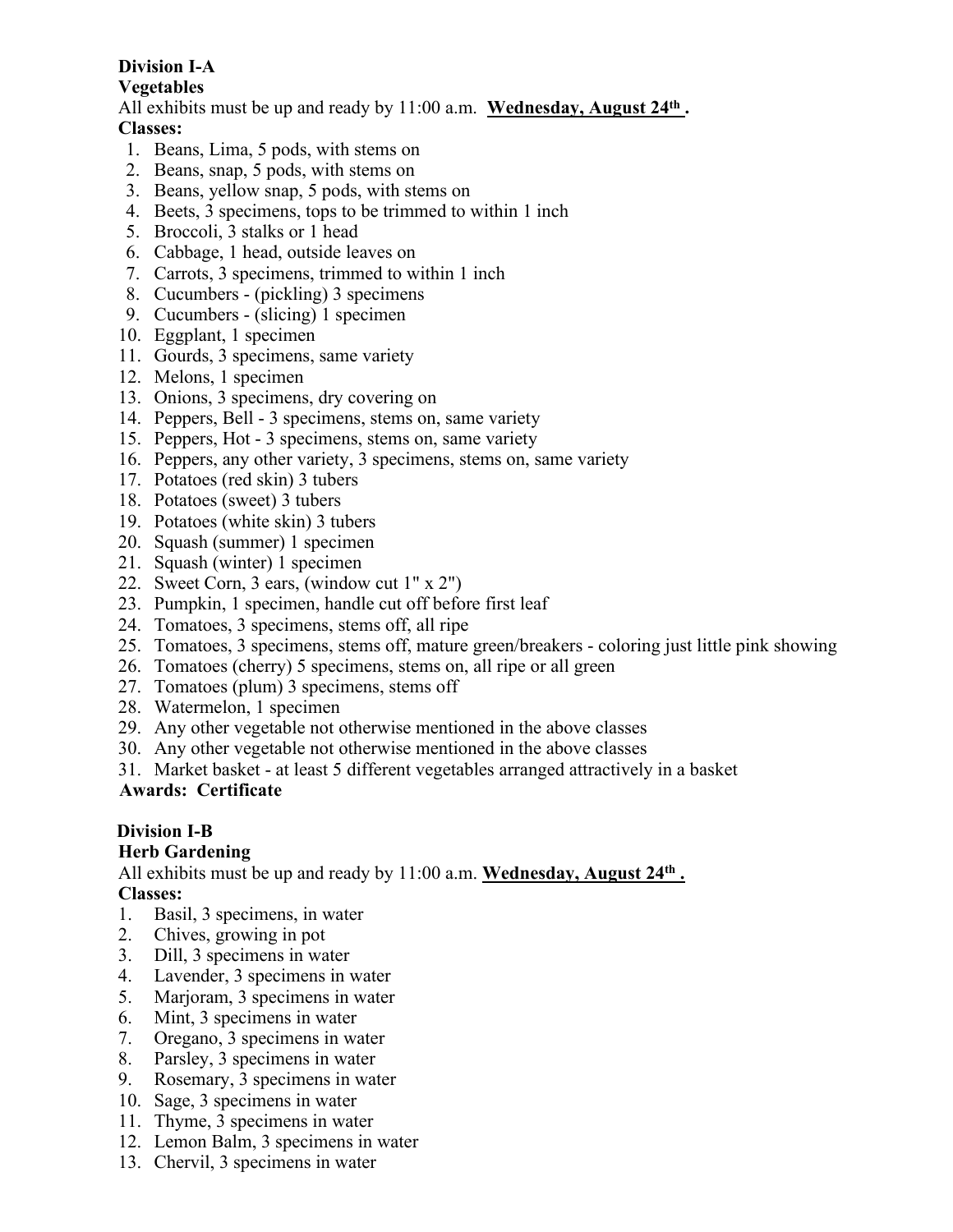- 14. Any other cultivated herb excluding dandelion properly identified, 3 specimens in water
- 15. Any other cultivated herb excluding dandelion properly identified, 3 specimens in water
- 16. Planted herb collection labeled

### **Awards: Certificate**

## **Division II**

### **Flowers**

- 1. Refer to general rules for all Hunterdon County 4-H Exhibits and Horticulture Exhibits.
- 2. All specimens must be shown in a clear glass bottle or jar.
- 3. In classes requiring more than one specimen, all specimens should be the same color.
- 4. All entries must be up and ready by 11:00 a.m., **Wednesday, August 24<sup>th</sup>**.
- 5. For best results, cut flowers in early morning or evening, put in water, and place in a cool dry place the day before entries are due. **Please try to put preservative in water.**

### **Classes:**

- 1. Ageratum, 3 stems with blooms
- 2. Asters, annual 3 blooms
- 3. Chrysanthemum, Daisy, 3 blooms
- 4. Chrysanthemum, pompom, 3 blooms
- 5. Chrysanthemum, any other, 3 blooms
- 6. Cleome, spider flower
- 7. Coleus, not in bloom
- 8. Cosmos, 3 blooms
- 9. Coxcomb, crested
- 10. Coxcomb, plumed, 3 spikes
- 11. Dahlia, large, 1 bloom
- 12. Dahlia, small, 1 bloom, seedling or pompom
- 13. Gaillardia, annual, 3 blooms
- 14. Gladiolus, 1 spike
- 15. Gladiolus, 3 different colored spikes
- 16. Hosta's, 3 leaves, exact size same type, labeled
- 17. Impatiens, 3 stems with blooms
- 18. Marigolds, large flowered, 3 blooms
- 19. Marigolds, small flowered, 5 blooms
- 20. Nasturtium, 3 blooms
- 21. Pansy, 3 blooms
- 22. Perennial Grass named
- 23. Petunia, 3 stems with bloom
- 24. Phlox, annual, 3 stems with bloom
- 25. Roses (any type) 1 bloom or spray
- 26. Salvia, 3 blooms
- 27. Scabiosa, 3 blooms
- 28. Snapdragon, 3 spikes
- 29. Sunflower, 1 bloom
- 30. Sunflower, 1 specimen ready for harvesting
- 31. Zinnias, large flowered, 3 blooms
- 32. Zinnias, small flowered, 3 blooms
- 33. Any other flowering annual, 3 blooms or spikes of bloom
- 34. Any other flowering annual, 3 blooms or spikes of bloom
- 35. Any flowering shrub in bloom and properly identified
- 36. Any flowering shrub in bloom and properly identified
- 37. Collection of wildflowers (5 different species) properly identified on card
- 38. Collection of garden flowers (5 different species) properly identified on card
- 39. Phlox, perennial, 1 bloom
- 40. Sedum, perennial, 3 blooms or spikes of bloom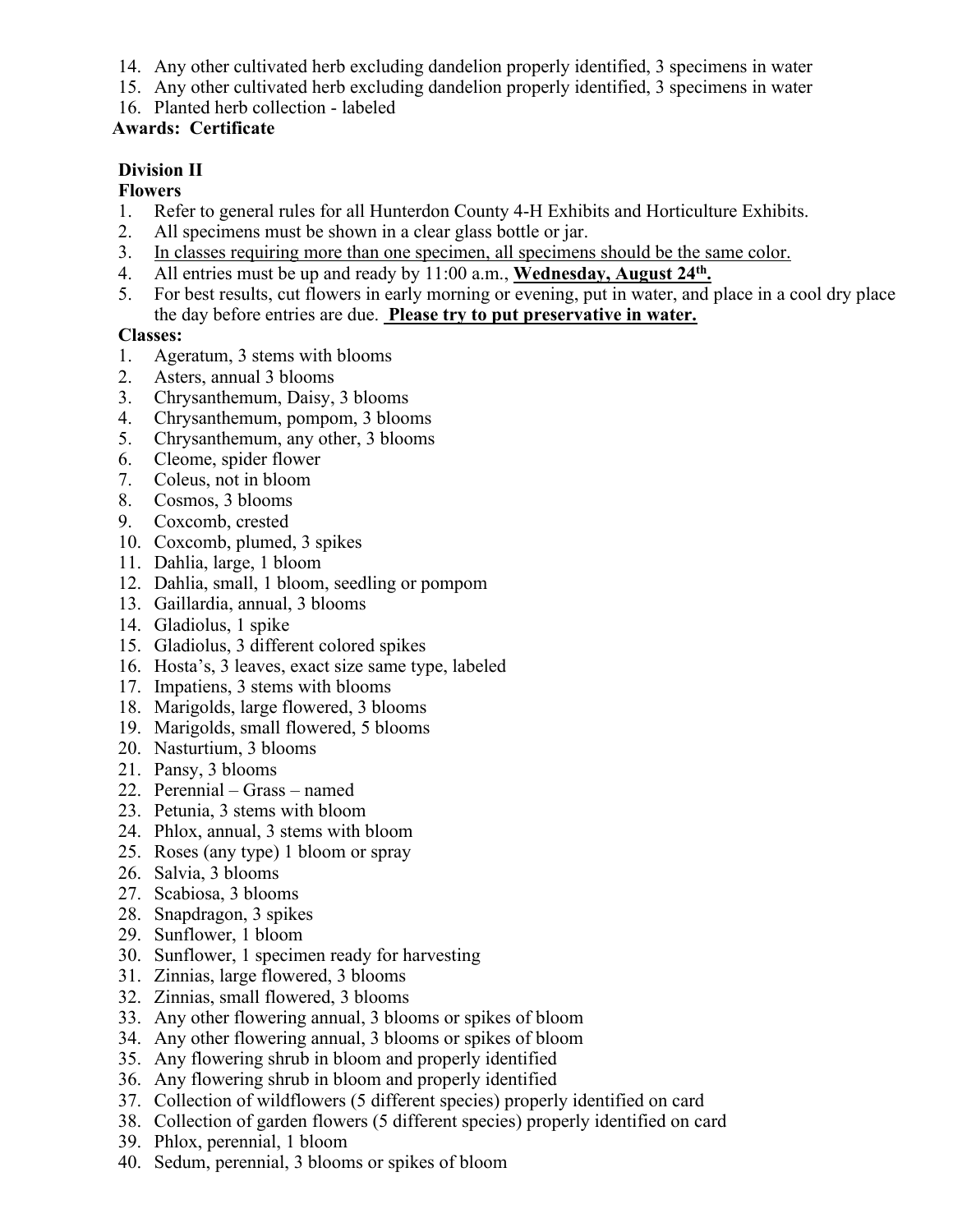- 41. Any other perennial, 3 blooms or spikes of bloom and properly identified on card
- 42. Any other perennial, 3 blooms or spikes of bloom and properly identified on card
- 43. Any other perennial, 3 blooms or spikes of bloom and properly identified on card **Awards: Certificate**

## **Division III-A**

## **Indoor Gardening - Live Plants**

- 1. Refer to general rules for all Hunterdon County 4-H Exhibits and Horticulture Exhibits.
- 2. All exhibits must be up and ready by 11:00 a.m., **Wednesday, August 24<sup>th</sup>**.
- 3. Exhibitor must have owned all live plants at least 60 days prior to the show.

### **Classes:**

- 1. Dish Garden, rooted materials (must be planted by exhibitor)
- 2. Ground covers, rooted, 5 different in pot and labeled
- 3. Terrariums or Bottle Garden domestic or woodland rooted material (must be planted by exhibitor)
- 4. House Plant, blooming plant (must be in bloom)
- 5. House plant, 1 foliage plant
- 6. House plant, 1 blooming in hanging basket (must be in bloom)
- 7. House plant, 1 foliage in hanging basket
- 8. House Plant, 1 cactus, or succulent
- 9. Rooted plant material, growing in weathered wood
- 10. Evergreens, 5 different on white paper plate and labeled, 3 7" in length (staple on specimen)
- 11. Bonsai Plant dwarfed potted plant, planted and shaped by exhibitor
- 12. 10 leaves from different trees pressed and labeled
- 13. Topiary
- 14. Deciduous Shrubs (bushes that lose their leaves) 5 different in water and labeled 3 7" in length
- 15. Specialty class Chrysanthemum potted plant from workshop
- 16. Plant grown Hydroponically (plant growing in water)

## **Awards: Certificate**

## **Division III-B**

## **Indoor Gardening - Arrangements**

- 1. Refer to general rules for all Hunterdon County 4-H Exhibits and Horticulture Exhibits.
- 2. All exhibits must be up and ready by 11:00 a.m., **Wednesday, August 24<sup>th</sup>**.
- 3. For artistic arrangements only, and in classes  $1, 3, 5, 7, 8, 9, 10, 11, 12, 13$ , and 15 exhibitors may purchase cut flowers, or use homegrown or wildflowers. Size requirements refer to height including container. **Flowers and greens used in arrangements must be listed on back of entry card. All items must be from the present 4-H year.**

## 4. Please soak oasis in preservative.

## **Classes:**

- 1. Arrangements of dried natural material
- 2. Wreaths evergreen or any other natural materials only **(must have wire for hanging)**
- 3. Holiday table Centerpiece, fresh natural material
- 4. Dried flower arrangement in picture frame (pressed) **(must have wire for hanging)**
- 5. Arrangement of dried natural material under or in glass
- 6. Gourd arrangements at least 5 different gourds in arrangement in the exhibitor's container
- 7. Arrangements of flowers, all shades of one color, not to exceed 10"
- 8. Basket of mixed flowers arranged for effect basket size 6" to 12"
- 9. Corsage: shoulder, wrist, waist, or nosegay
- 10. 4-H arrangement, using green and white fresh material
- 11. Line arrangement
- 12. Mass Arrangement, cultivated flowers not to exceed 18"
- 13. Miniature arrangement, not to exceed 5"